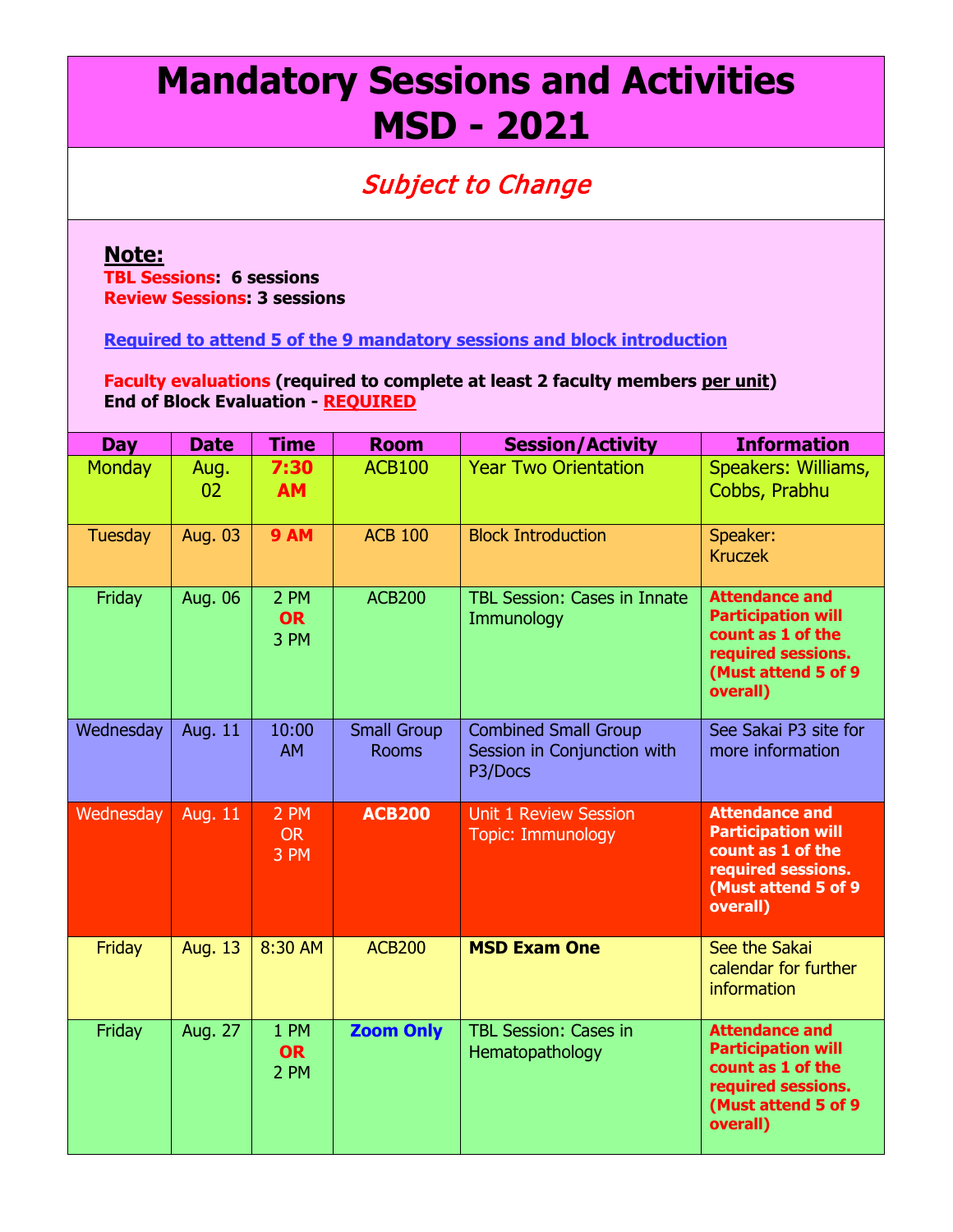| <b>Tuesday</b> | Aug. 31  | 1 PM<br><b>OR</b><br>2 PM                      | 2D101                              | <b>TBL Session: Hematological</b><br><b>Malignancies</b>                                                                       | <b>Attendance and</b><br><b>Participation will</b><br>count as 1 of the<br>required sessions.<br>(Must attend 5 of 9)<br>overall) |
|----------------|----------|------------------------------------------------|------------------------------------|--------------------------------------------------------------------------------------------------------------------------------|-----------------------------------------------------------------------------------------------------------------------------------|
| Wednesday      | Sept. 01 | <b>9 AM</b><br><b>OR</b><br>10:30<br><b>AM</b> | 2D101                              | <b>TBL Session: Cases in</b><br>Lymphadenopathy                                                                                | <b>Attendance and</b><br><b>Participation will</b><br>count as 1 of the<br>required sessions.<br>(Must attend 5 of 9)<br>overall) |
| Wednesday      | Sept. 01 | 1 PM<br><b>OR</b><br>2 PM                      | 2D101                              | <b>Unit Two Review Session</b><br><b>Topic: Red and White Blood</b><br>Cell Disorders, Neoplasia and<br>anti-Neoplastic agents | <b>Attendance and</b><br><b>Participation will</b><br>count as 1 of the<br>required sessions.<br>(Must attend 5 of 9<br>overall)  |
| Friday         | Sept. 03 | 8:30 AM                                        | <b>ACB200</b>                      | <b>MSD Exam Two</b>                                                                                                            | See the Sakai<br>calendar for further<br>information                                                                              |
| Wednesday      | Sept. 08 | 10:00<br><b>AM</b>                             | <b>Small Group</b><br><b>Rooms</b> | <b>Combined Small Group</b><br>Session in Conjunction with<br>P3/Docs                                                          | See Sakai P3 site for<br>more information                                                                                         |
| Friday         | Sept. 10 | 3 PM<br><b>OR</b><br>4 PM                      | 2D101                              | TBL Session: X-rays of Bones<br>and Bone Cancers                                                                               | <b>Attendance and</b><br><b>Participation will</b><br>count as 1 of the<br>required sessions.<br>(Must attend 5 of 9)<br>overall) |
| Wednesday      | Sept. 15 | 2 PM<br><b>OR</b><br>3 PM                      | 2D101                              | <b>TBL Session: Cases in</b><br><b>Rheumatologic Disorders</b>                                                                 | <b>Attendance and</b><br><b>Participation will</b><br>count as 1 of the<br>required sessions.<br>(Must attend 5 of 9)             |
|                |          |                                                |                                    |                                                                                                                                | overall)                                                                                                                          |
| Friday         | Sept. 17 | 1 PM<br><b>OR</b><br>2 PM                      | 2D101                              | <b>Unit Three Review Session</b><br>Topic: Bone disorders and<br>Autoimmune disorders with<br>pharmacology                     | <b>Attendance and</b><br><b>Participation will</b><br>count as 1 of the<br>required sessions.<br>(Must attend 5 of 9<br>overall)  |
| <b>Monday</b>  | Sept. 20 | 8:30 AM                                        | <b>ACB 200</b>                     | <b>MSD Exam Three</b>                                                                                                          | See the Sakai<br>calendar for further<br>information                                                                              |